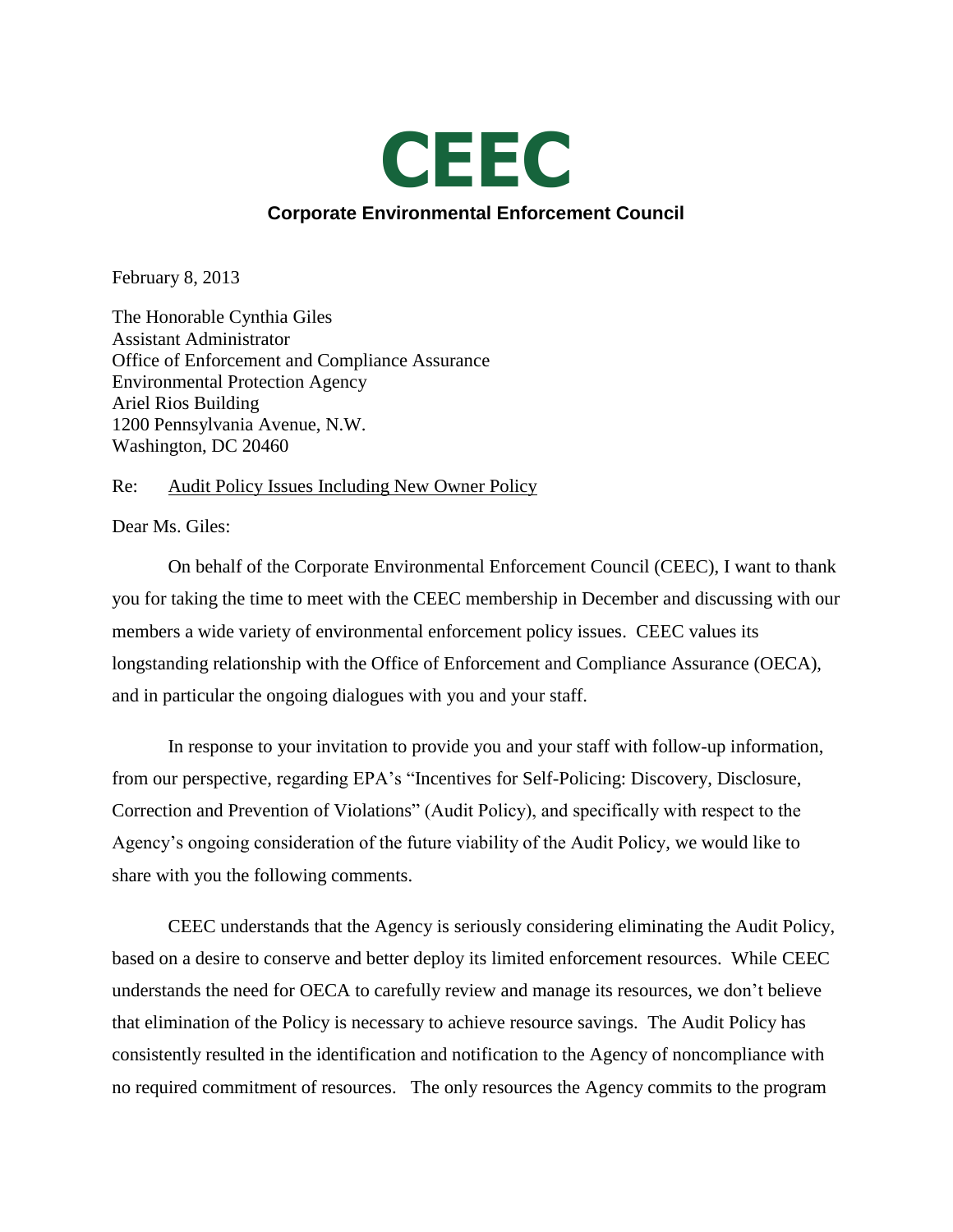is to follow-up on the notifications it receives – a commitment that is totally within the Agency's control, and is independent of whether the Policy itself has a beneficial effect. In fact, the Agency could – and we believe it should – consider changes to the way it administers the program, including a determination to take no follow-up action at all on disclosures, which would reduce the resource commitment to near zero and still achieve the benefits of the Policy.

As you know, CEEC has been actively engaged on this issue since before the Agency originally issued the Audit Policy back in 1995. CEEC worked closely with EPA on the development of the original policy, and since then has worked not only to ensure that the Audit Policy was appropriately implemented but also to revise and expand it as appropriate, most notably with respect to the revisions that the Agency adopted in 2000 and issuance of the "Interim Approach to Applying the Audit Policy to New Owners" in August, 2008.

CEEC believes that the Audit Policy is one of the most successful programs that the Agency has implemented. For 17 years, CEEC and its member companies have been focused on ensuring the continued viability of the program, addressing issues that have arisen in the implementation of the Audit Policy, and suggesting ways that the Policy and its implementation could be improved. CEEC firmly believes that the Audit Policy continues to achieve its stated objective: ―to enhance protection of human health and the environment by encouraging regulated entities to voluntarily discover, promptly disclose and expeditiously correct violations of Federal environmental requirements." 70 Fed.Reg. 19618 (April 11, 2000).

CEEC would like to address a couple of broad issues that have been discussed with respect to the Agency's current thinking on the Audit Policy, and also provide some additional discussion regarding some of the benefits that continue to accrue as a result of the availability and use of the Audit Policy -- benefits that CEEC believes the Agency should more fully recognize.

It is our understanding that the Agency believes that it may not be appropriate to continue to expend resources on the implementation of the Audit Policy, in part because it believes that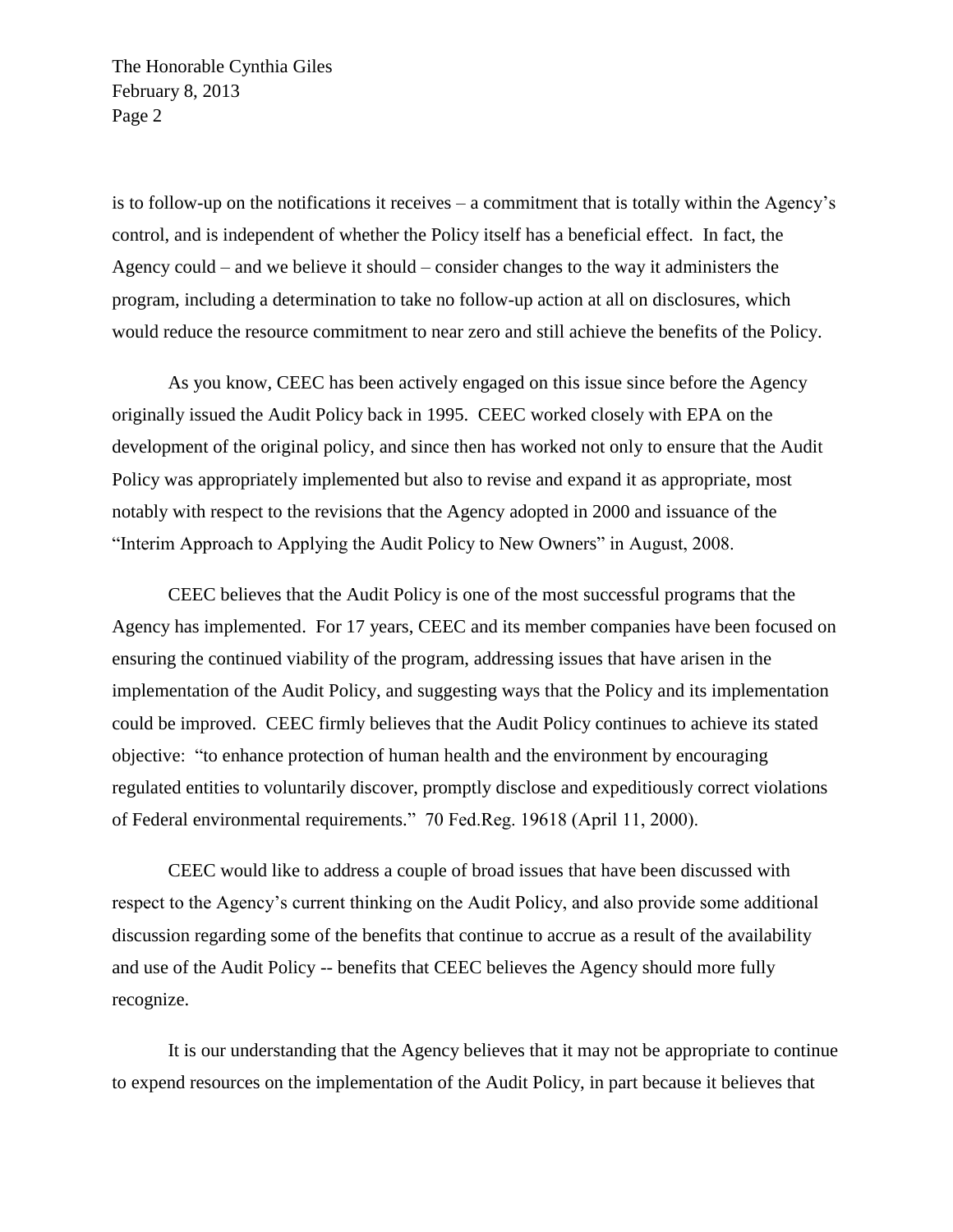auditing has become more widespread in the regulated community and that therefore the Policy is no longer needed as an "incentive" for companies to perform compliance audits. CEEC has also been made aware that the Agency also believes that its enforcement resources would be better spent elsewhere because the Policy typically generates the disclosure of violations that do not fall within the Agency's high priority enforcement areas, and because the corrective actions undertaken to address the disclosed violations do not result in environmental benefits that are easily quantifiable in the context of the metrics used by the Agency to measure enforcement effectiveness (e.g., volume of emission reductions).

If our understanding of the Agency's views are correct, CEEC believes that those views are misaligned with the mission of the Audit Policy, and also do not necessarily reflect the complete universe of "effects" of the Audit Policy. First and foremost, CEEC maintains that the Audit Policy is not and should not be considered merely an "incentive." What the Policy does is remove a disincentive, which is very different. Without the Audit Policy a company with a rigorous audit program that reports noncompliance to the Agency is far worse off than a company that doesn't audit at all.

It is also disconcerting that the Agency is basing a decision to do away with the Audit Policy on an evaluation of the "importance" of the noncompliance being disclosed. The Agency has long maintained, in situations like ECPRA reporting, that there is no such thing as a "trivial" violation. Yet it appears that the Agency is declaring that there actually are "trivial" violations by suggesting that the Audit Policy is not worth preserving because it is not producing disclosures of significant noncompliance. Putting aside for a moment that the universe of noncompliance disclosed pursuant to the Audit Policy is due in large part to the nature of the policy itself (which precludes from coverage noncompliance otherwise required to be reported, like certain air and wastewater exceedances), eliminating the audit policy could send a signal that companies need no longer expend the efforts they presently do to identify all noncompliance.

In addition, the implementation of the Audit Policy has resulted in significant benefits, both in terms of protection of human health and the environment and in the development of more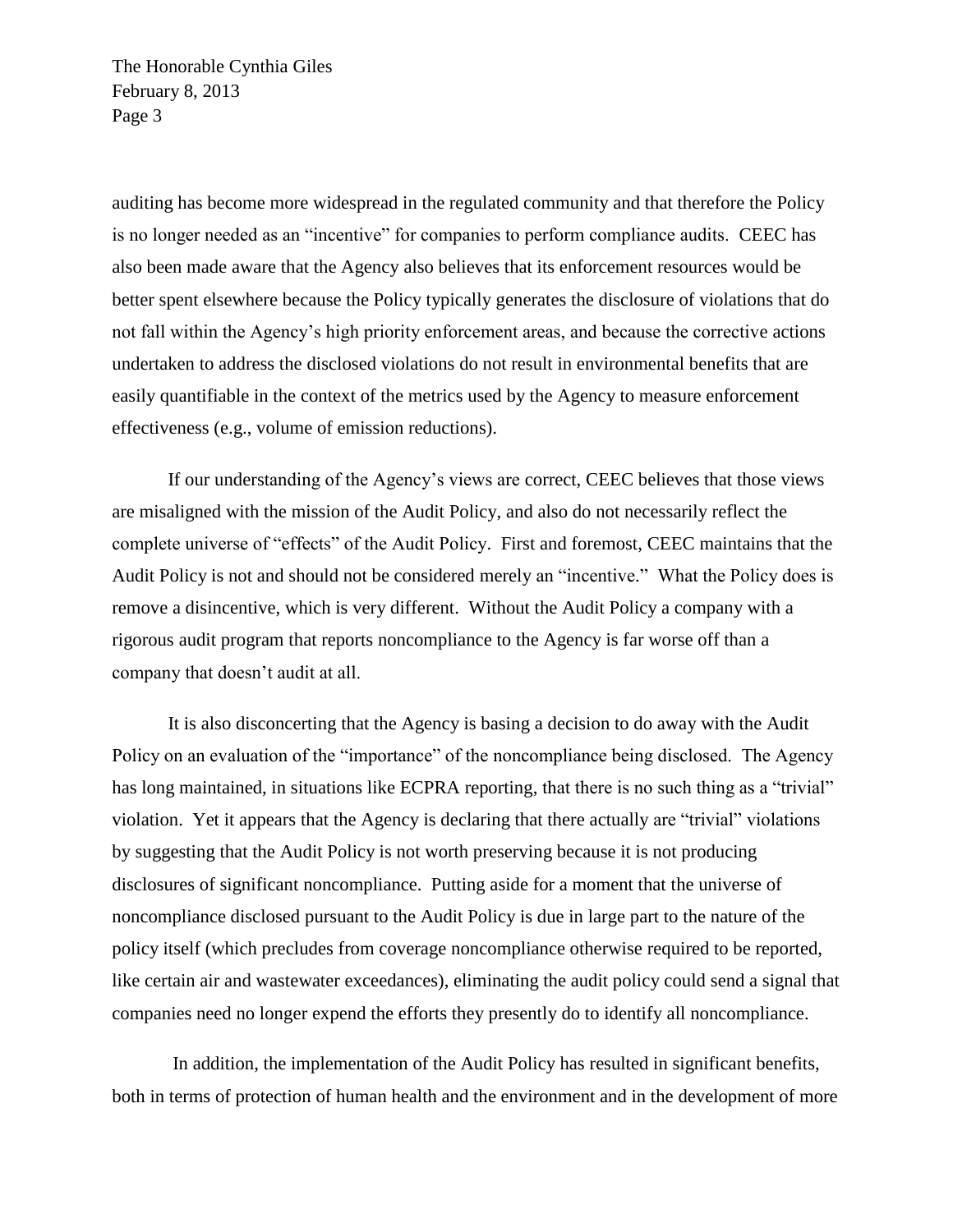sophisticated environmental compliance programs that have generated compliance-related benefits that are not necessarily captured by the Agency in its efforts to measure the effectiveness of the Agency's enforcement programs. As discussed below, there are several metrics by which the benefits generated as a result of the availability and use of the Audit Policy could and should be measured. When these types of metrics are considered, CEEC s believes that the analysis of benefits gained versus resources expended vis-à-vis the Audit Policy paints a much different picture than the scenarios described by the Agency with regard to the Audit Policy..

As discussed in their recent paper "Coming Clean and Cleaning Up: Does Voluntary *Self-Reporting Indicate Effective Self-Policing?*‖ Michael Toffel and Jodi Short analyzed whether use of the Audit Policy might indicate effective self-policing efforts by those companies that used the Policy, which in turn provides the regulatory agency (EPA) with opportunities for enforcement efficiencies. This analysis involved reviewing empirical evidence in the context of the Audit Policy and enforcement of the Clean Air Act, and the authors conclude:

We further demonstrate that firms that voluntarily disclosed regulatory violations and committed to self-policing improved their regulatory compliance and environmental performance. Specifically, they were subsequently cited for fewer regulatory violations by agency inspectors and subsequently experienced fewer accidental releases of toxic chemicals than a matched set of non-disclosers. These results suggest that, on average, firms that self-reported to the Audit Policy also engaged in effective self-policing. Collectively, our results suggest that self-reporting can be a useful tool for reliably identifying and leveraging the voluntary self-policing efforts of regulated companies.<sup>1</sup>

CEEC recommends that the Agency can and should consider ways in which it can streamline and more efficiently implement the Audit Policy, such that the resources that the Agency does devote to the Audit Policy are more efficiently deployed without sacrificing the broad benefits to the environment that the availability of the Audit Policy will continue to generate. Although this letter is focused on the policy issues and metrics that CEEC believes

 1 Toffel and Short. 2011. *Coming Clean and Cleaning Up: Does Voluntary Self-Reporting Indicate Effective Self-Policing?* Journal of Law & Economics 54(3): 609-64, at 611.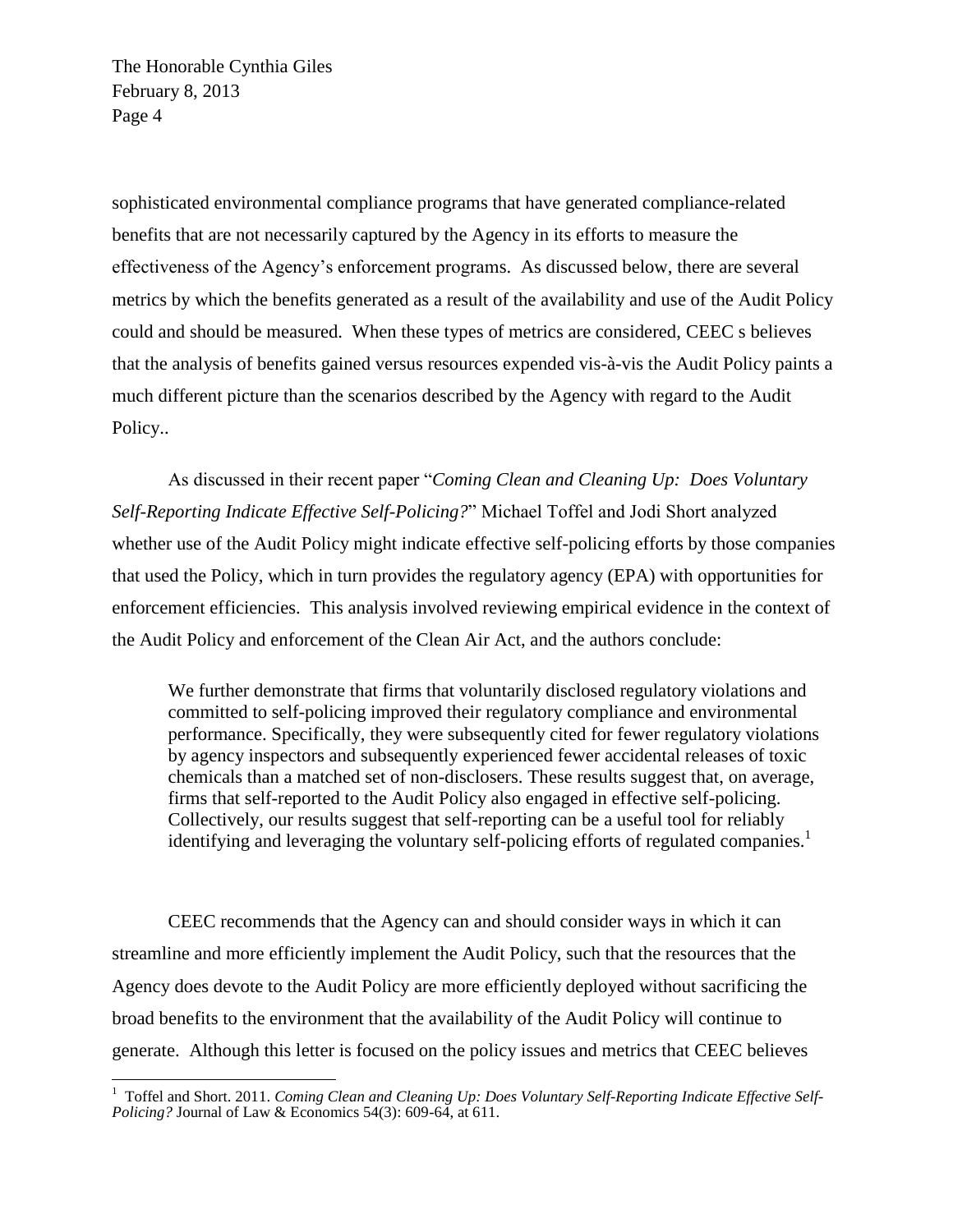supports the continued existence of the Audit Policy, we do set forth some initial thoughts on specific recommendations for more efficient implementation of the Audit Policy. CEEC believes that a dialogue regarding more efficient implementation would be useful to pursue, to ensure the efficient utilization of agency resources supporting the audit policy. In addition, CEEC recognizes that others in the regulated community have engaged with you and your staff on ways to make administration of the Audit Policy more effective, and looks forward to continued discussions on these issues.

# Metrics/Ramifications That the Agency Should Consider

Regarding the broad application of the Audit Policy, CEEC would suggest that there are at least three issues deserving of consideration by the Agency when it is evaluating the benefits of the continued availability of the Audit Policy. Those issues include:

- The degree to which audits that reveal noncompliance and trigger corrective action to address that noncompliance have actually resulted in emission reductions that are not captured by the current methods employed by the Agency to measure enforcement results and/or the implementation of corrective actions that offer enhanced human health and environmental protection;
- The importance of continuing to allow Audit Policy treatment for disclosure of noncompliance with certain reporting obligations (such as the obligations under Section 313 of the Emergency Planning and Community Right-to-Know Act (EPCRA) – the Toxics Release Inventory (TRI) -- or under Sections 311 and 312 of EPCRA (Tier I and Tier II reporting requirements)). This program alone has accounted for a significant number of disclosures, with the primary benefit inuring to the communities in which the facilities operate, and has contributed significantly to efforts to ensure that accurate and complete data is available for use by EPA, the states and the general public; and,
- The potential impacts on state enforcement programs, including state-equivalent audit policies, if the Agency were to discontinue the Audit Policy.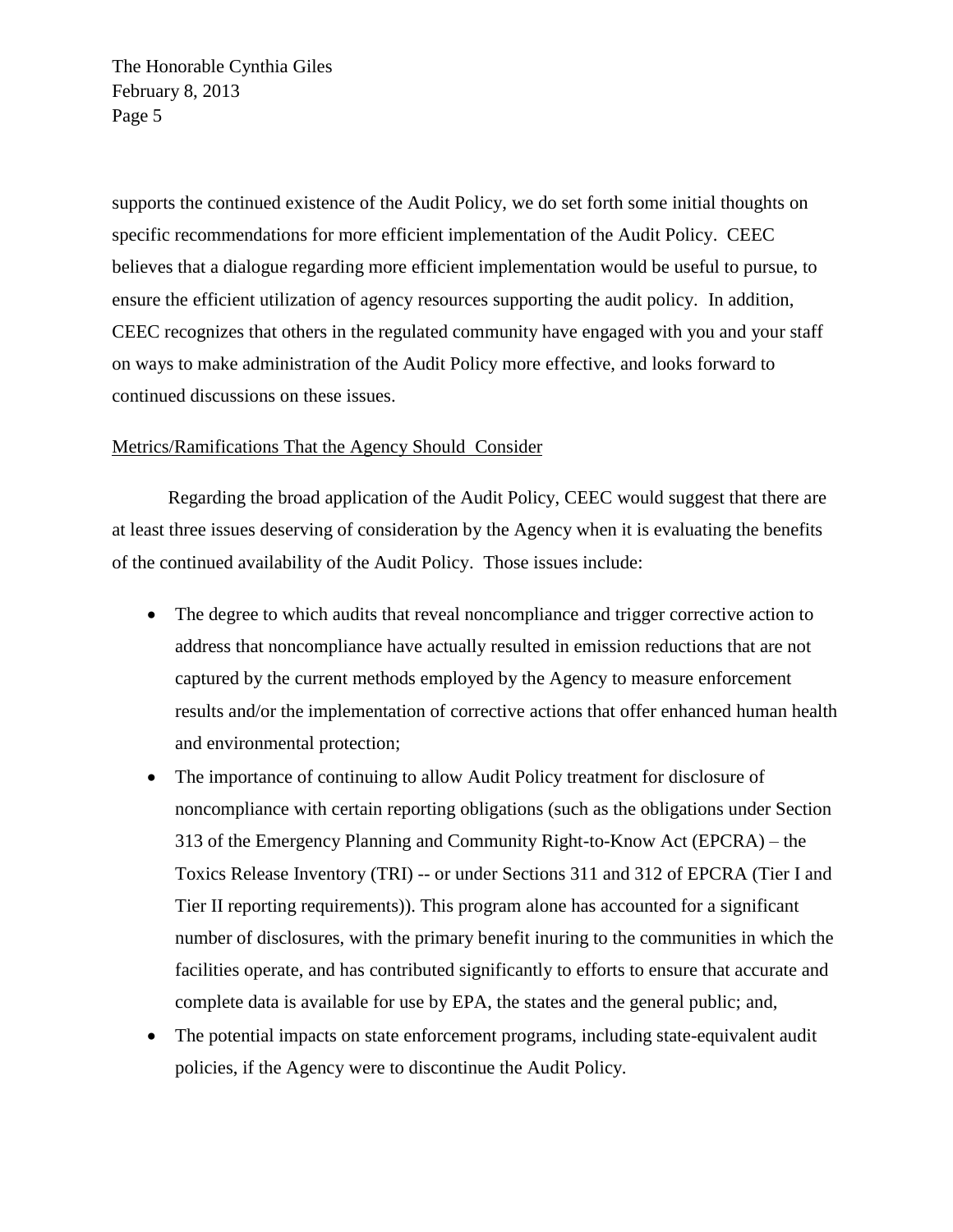#### Reductions in Emissions/Releases

While CEEC recognizes that many of the disclosures that the Agency has received historically have involved violations of EPCRA reporting requirements, CEEC also would suggest that the Agency is underestimating the overall environmental and human health benefits of disclosures and the related corrective action that self-disclosers implement pursuant to the Audit Policy.

When an audit reveals noncompliance that is reported to EPA pursuant to the Audit Policy, the self-discloser is required to implement corrective action to address the noncompliance. CEEC has observed that "corrective action" in the context of an audit selfdisclosure frequently includes adoption of additional projects or programs that go beyond technical correction of the disclosed violations, such as implementation of best practices or other enhanced environmental compliance and improvement projects. In addition to the same type of benefits noted above (reductions in pollutants emitted or permitted releases, or general environmental improvement), they also frequently result in the avoidance of noncompliance or environmental releases in the future. As a result, not only are there immediate benefits beyond those realized by correcting the specific violations, there are benefits from avoided future noncompliance or releases that accrue from the self-disclosure.

These benefits from best practices or enhanced programs go beyond the scope of the selfdisclosure, and again to not appear to be reflected in the Agency's evaluation of the "benefits" of the self-disclosure in question, thus resulting in greater underestimation of the environmental and human health benefits and improvements gained as a result of companies' use of the Audit Policy.

CEEC also notes that the widespread implementation of self-policing and auditing programs is due in large part to corporate management support for the concepts, and the demonstration to corporate management that EPA is committed to encouraging these programs through the Audit Policy. More specifically, when questions arise regarding implementation of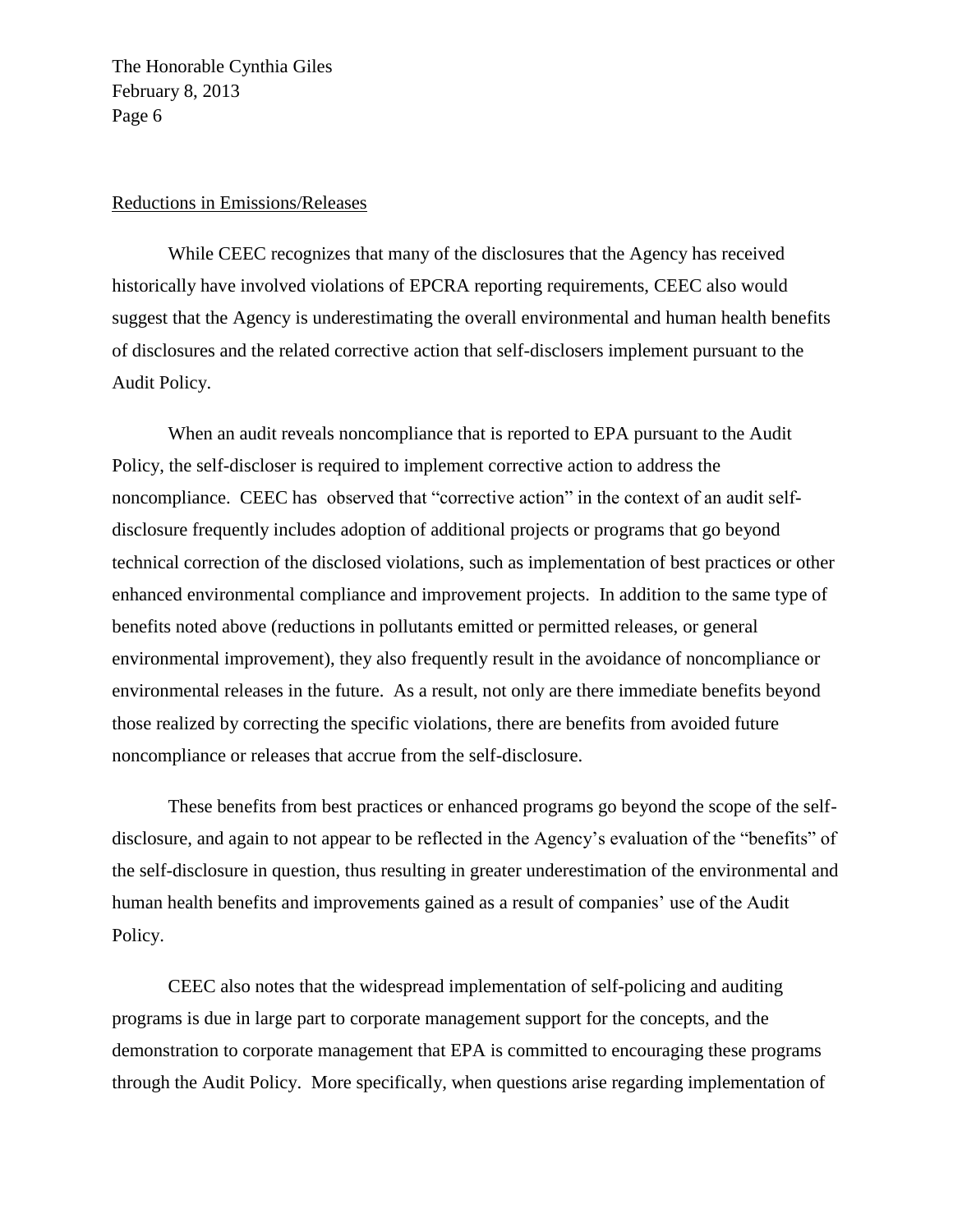an environmental auditing program inside a company, it is extremely helpful to be able to point out to management that, pursuant to the Audit Policy, there is the potential for significant if not total penalty relief (at least with respect to the gravity component of the penalty). It is also helpful to be able to cite to the discussions in the Audit Policy regarding the Agency's commitment to not recommend criminal prosecution for the disclosing entity as a general matter, and to refrain from routinely requesting copies of audit reports that are generated in the course of an auditing program and that could be used to trigger enforcement investigations. The Agency should not underestimate the constructive impact of the Policy on regulated entities and their management, and more importantly the signal that the Agency could be perceived to be sending by eliminating the Policy.

In addition to reductions in emission or releases attributable to the mere existence of audit programs and/or corrective actions taken as a result of self-disclosures under the Audit Policy, self-disclosures can bring to the Agency's attention industry-wide compliance issues that can trigger broader actions that result in enhanced protection of human health and the environment in a manner that is not captured by the Agency in its measurement of enforcement results. One of the best examples involves the telecommunications industry, which is one of the Agency's most oft-cited examples of a successful compliance incentive program.

The telecommunications example demonstrates how the Agency is able to transform the benefits of an individual self-disclosure into something much broader, with much greater benefit, without having to rely on traditional enforcement tools that would require the commitment of significantly greater enforcement resources. Again using the Agency's own information and numbers, as a result of a self-disclosure under the Audit Policy by one telecommunications company, EPA reached out to others in the telecommunications industry, using both the Audit Policy and the threat (and use) of traditional enforcement actions, with respect to the type of noncompliance that had been disclosed.. As a result, over 6000 facilities have "come into compliance" through 38 settlements (34 under the Audit Policy, according to EPA); this has resulted in the following specific corrective actions: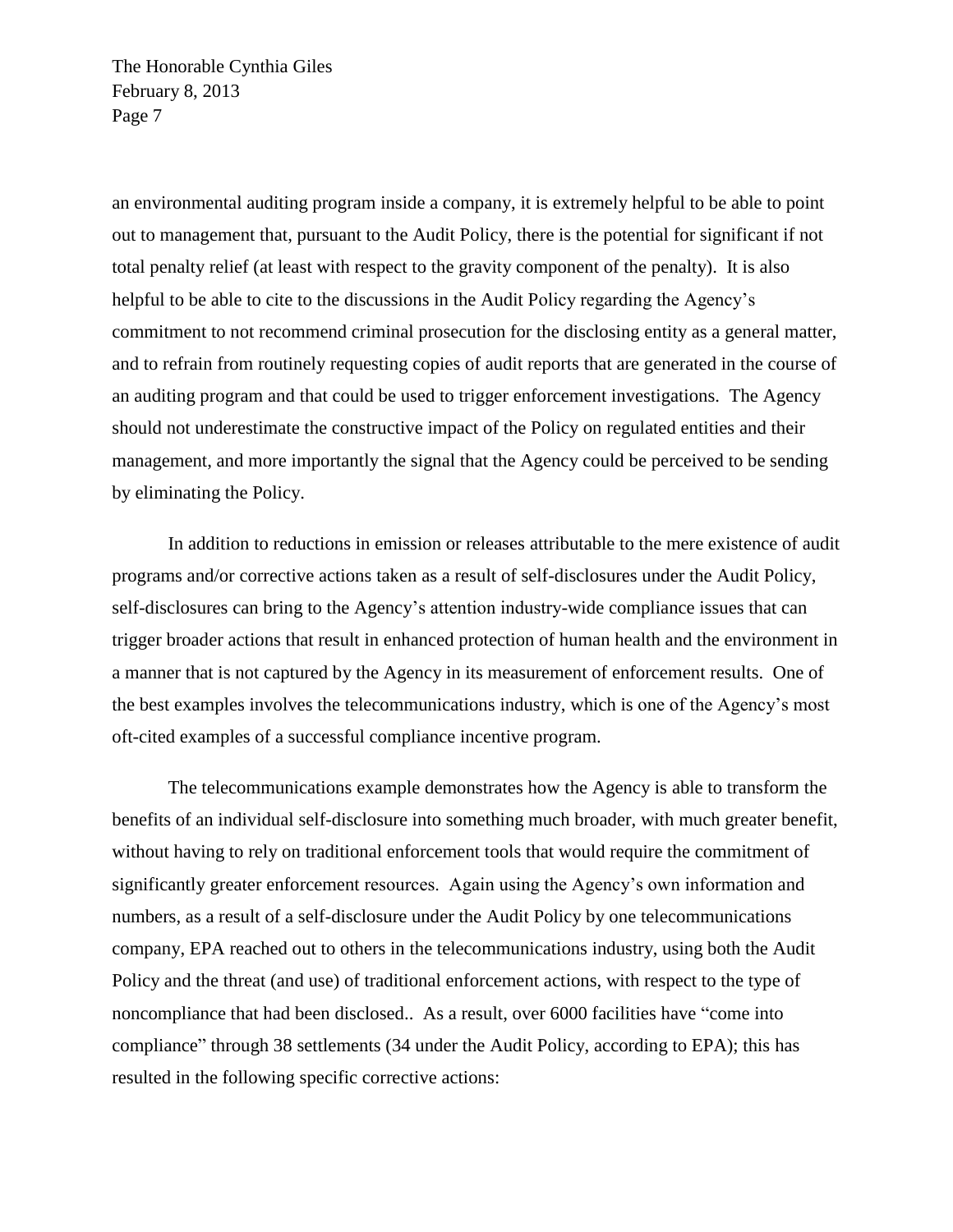- 4,872 facilities filed Tier I and Tier II EPCRA reports with local emergency responders and planners, notifying them of the presence of sulfuric acid, diesel fuel, lead, and ethylene glycol
- 838 facilities implemented SPCC Plans
- 779 facilities came into compliance with various Clean Air Act (CAA) State Implementation Plan requirements
- 24 facilities came into compliance with CAA requirements regarding ozone depleting substances
- 10 facilities came into compliance with RCRA UST requirements
- 1 facility came into compliance with RCRA Subtitle C requirements<sup>2</sup>

These collateral benefits, that were directly the result of a single company's selfdisclosure under the Audit Policy, would have been realized otherwise only with the expenditure of significant enforcement resources, if they would have been realized at all.

# TRI Self-Disclosures Result in More Accurate Data, Benefitting Not Only Local Communities But Also the Quality of EPA's Decision Making and Enforcement Efficiency

One of the basic environmental enforcement principles, which CEEC supports, is the need to have complete, accurate and reliable data. This is important for local communities who rely on this information to better understand the environmental conditions in which they live and work, as well as for EPA and state and local regulatory bodies who rely upon such data to inform their regulatory and enforcement policy decisions, including decisions about where to deploy its limited enforcement resources.

One critical source of information that EPA uses itself, and that it disseminates to state environmental and health agencies and to the general public, is the TRI database. EPA has consistently stated that the goal of the TRI program "is to provide communities with information about toxic chemical releases and waste management activities and to support informed decision making at all levels by industry, government, non-governmental organizations, and the public,"<sup>3</sup> and when the Agency released the 2011 Toxics Release Inventory numbers on January 16, 2013,

 $\frac{2}{3}$ *Id.* 

<sup>&</sup>lt;sup>3</sup> U.S. EPA, *What is the Toxics Release Inventory Program?*, accessed 1/22/2013 at [http://www.epa.gov/tri/triprogram/whatis.htm.](http://www.epa.gov/tri/triprogram/whatis.htm)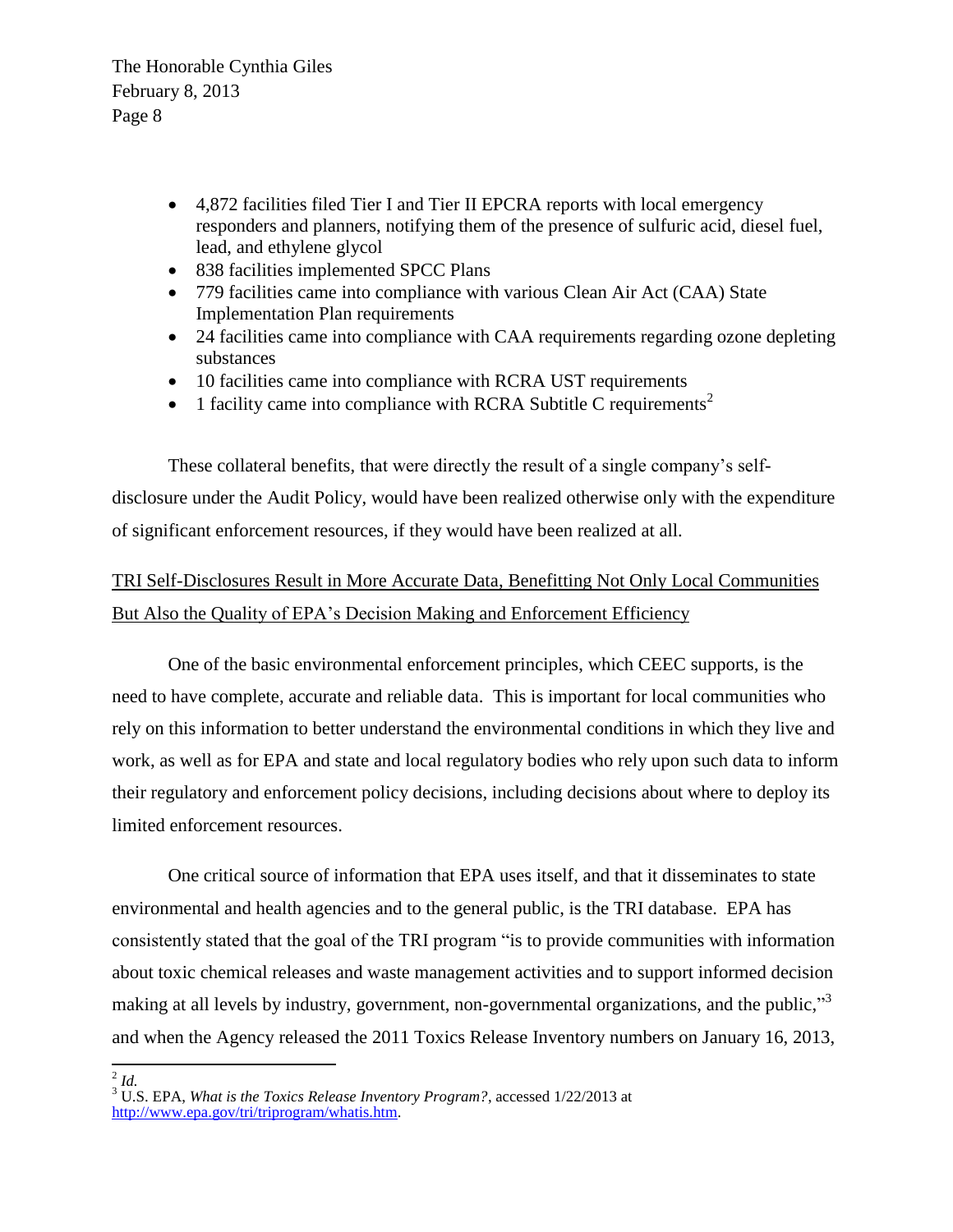Administrator Jackson explicitly acknowledged the importance of TRI inventory data and the valuable environmental information contained in the reported data.

In addition, EPA has been focusing on gathering real-time monitoring and emissions data and relying on that data, as well as data that is contained in reports filed with EPA (and state agencies), in making regulatory and enforcement decisions. It seems to CEEC that the Agency needs to be able to ensure that it has access to as accurate and complete information and data as possible, especially given the emphasis that EPA is placing on ensuring that communities are also able to participate in the Agency's regulatory and enforcement decision making processes.

CEEC believes that the continued availability of the Audit Policy is one of the more effective tools that the Agency can use to ensure that incorrect or missing information regarding releases and emissions of substances subject to reporting under TRI are corrected or submitted. Eliminating the Audit Policy would remove a significant incentive for companies to voluntarily correct inaccurate emissions information, or submit missing information.

#### Impact on State Programs

The Agency also needs to consider another unfortunate consequence that could result from an elimination of the Audit Policy -- the impact on state auditing programs. Based on CEEC's collective experience, states refer to and rely upon the Audit Policy, and the guidance that the Agency has issued (both formally and informally) with respect to the Policy. That is true regardless of whether the state in question has formally developed and implemented its own audit policy, or simply seeks to rely upon the federal Audit Policy, and the principles upon which it is based, in exercising its enforcement discretion with respect to state environmental laws. In fact, even as EPA is considering eliminating the Audit Policy there are States that are in the process of developing and implementing their own Policies using the EPA Audit Policy as a model, fully mindful and aware of the positive results the federal government has achieved.

CEEC believes that most, if not all of the states that have adopted their own audit policies are basing their policies, in large part, on the federal policy. Even where a state policy departs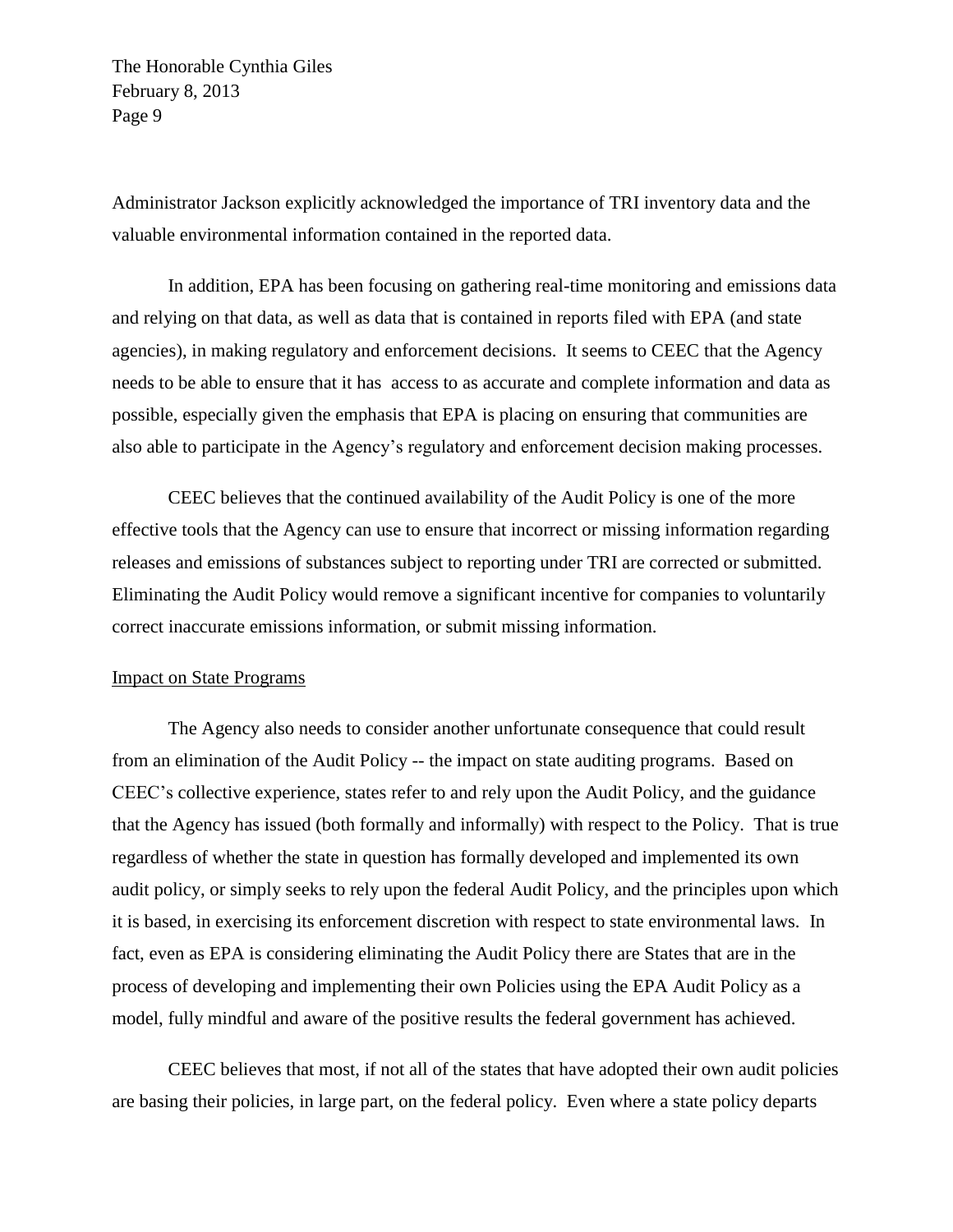from the four corners of the federal Audit Policy, CEEC experience is that state enforcement personnel use the Agency's guidance when faced with implementation issues that are new or unique. CEEC is concerned that the withdrawal of the Audit Policy would cause many states to either act in a similar manner by withdrawing their program, or by reducing the flexibility or scope of their program due to the lack of federal policy or guidance.

CEEC has a similar concern with respect to states where there is no formal state program but, through administrative practice, state enforcement personnel are open to discussing resolution of noncompliance that is self-disclosed to the state through the application of the principles set forth in the Audit Policy. The universe of benefits, both those easily recognizable and those that are more subtle, from implementation of a state audit policy are very similar, if not identical, to those discussed above with respect to the federal Audit Policy. CEEC recommends that the Agency more fully explore, if it has not already done so, the adverse ramifications that any decision to back away from the Audit Policy will have on state audit policy programs, including having direct discussions with states that have formal programs and states that more informally apply the federal Audit Policy.

# Comments Specific to the New Owner Policy

As indicated earlier CEEC was very engaged with the Agency as it developed its "Interim" Approach to Applying the Audit Policy to New Owners ("New Owner Policy)" that was released on August 1, 2008. This effort arose out of discussions with the Agency that focused on the need for the Audit Policy approach to be modified to provide flexible and meaningful incentives for companies that acquired new facilities and that want to make a "clean start" at those recently acquired facilities by addressing environmental noncompliance that began prior to acquisition. One of the primary purposes of the New Owner Policy was to encourage new owners to audit newly acquired facilities, and to self-disclose violations discovered during the audit.

CEEC has been made aware in a number of discussions with our member companies, with others in the regulated community, and with EPA officials that the New Owner Policy has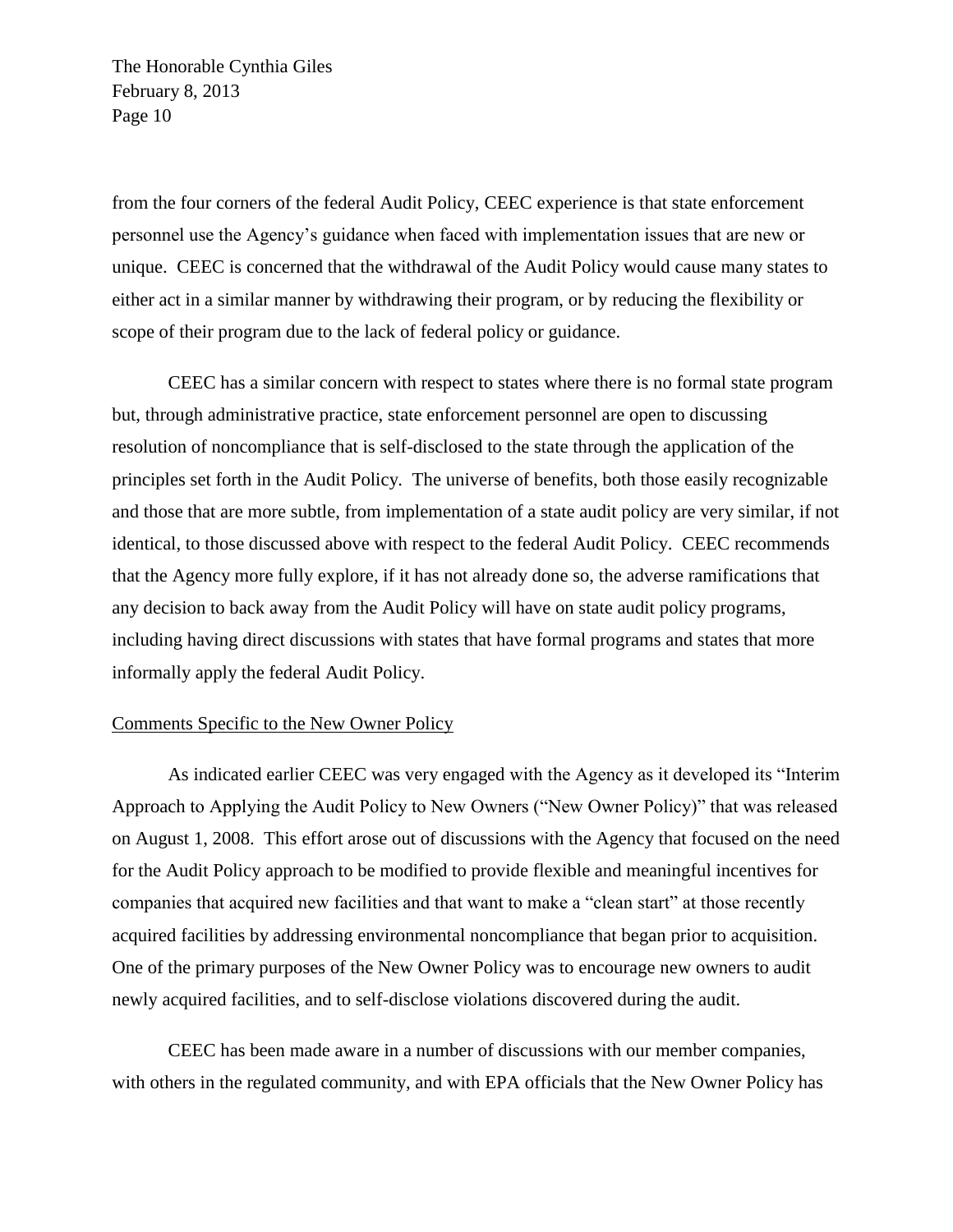been a solid success. CEEC suggests that the New Owner Policy has been successful in allowing the Agency to use the Audit Policy to leverage its ability to make effective use of scarce enforcement resources, thereby securing "higher quality environmental improvements more quickly and effectively than might otherwise occur."<sup>4</sup>

As discussed above, CEEC is opposed to the withdrawal of the Audit Policy in its entirety, and this discussion of the New Owner Policy should not be seen or represented as an endorsement of the New Owner Policy to the exclusion of the remainder of the Audit Policy. In addition, CEEC also believes that there are some distinctions that can be drawn between the Audit Policy and New Owner Policy of which the Agency should be aware in the context of its broader review of the Audit Policy.

The Agency has posited that many if not most companies now do some type of environmental compliance audits in the ordinary course, and that therefore the "incentive" component for the Audit Policy may not be as great today as it was in 1995. While CEEC agrees that many companies do currently have environmental audit programs, as stated above, CEEC disagrees that the widespread existence of these programs somehow renders the need for incentives to conduct compliance audits moot. This is especially true with respect to the New Owner Policy and the incentives for conducting post-closing environmental audits contained therein.

As EPA is aware, companies that acquire new facilities can be in a good position and motivated to conduct compliance audits at the newly acquired facilities. That has not changed since 2007-2008 when EPA developed the New Owner Policy, and CEEC continues to believe that by offering the tailored incentives set forth in the New Owner Policy, EPA will encourage and enable new owners to take proactive steps to discover and address potential historical compliance issues that ultimately lead to environmental benefits that are realized in a more

 $\overline{a}$ 

<sup>4</sup> U.S. EPA, *EPA's Audit Policy: Tailored Incentives for New Owners,* accessed 1/18/2013 at [http://www.epa.gov/compliance/incentives/auditing/newowners-incentives.html.](http://www.epa.gov/compliance/incentives/auditing/newowners-incentives.html)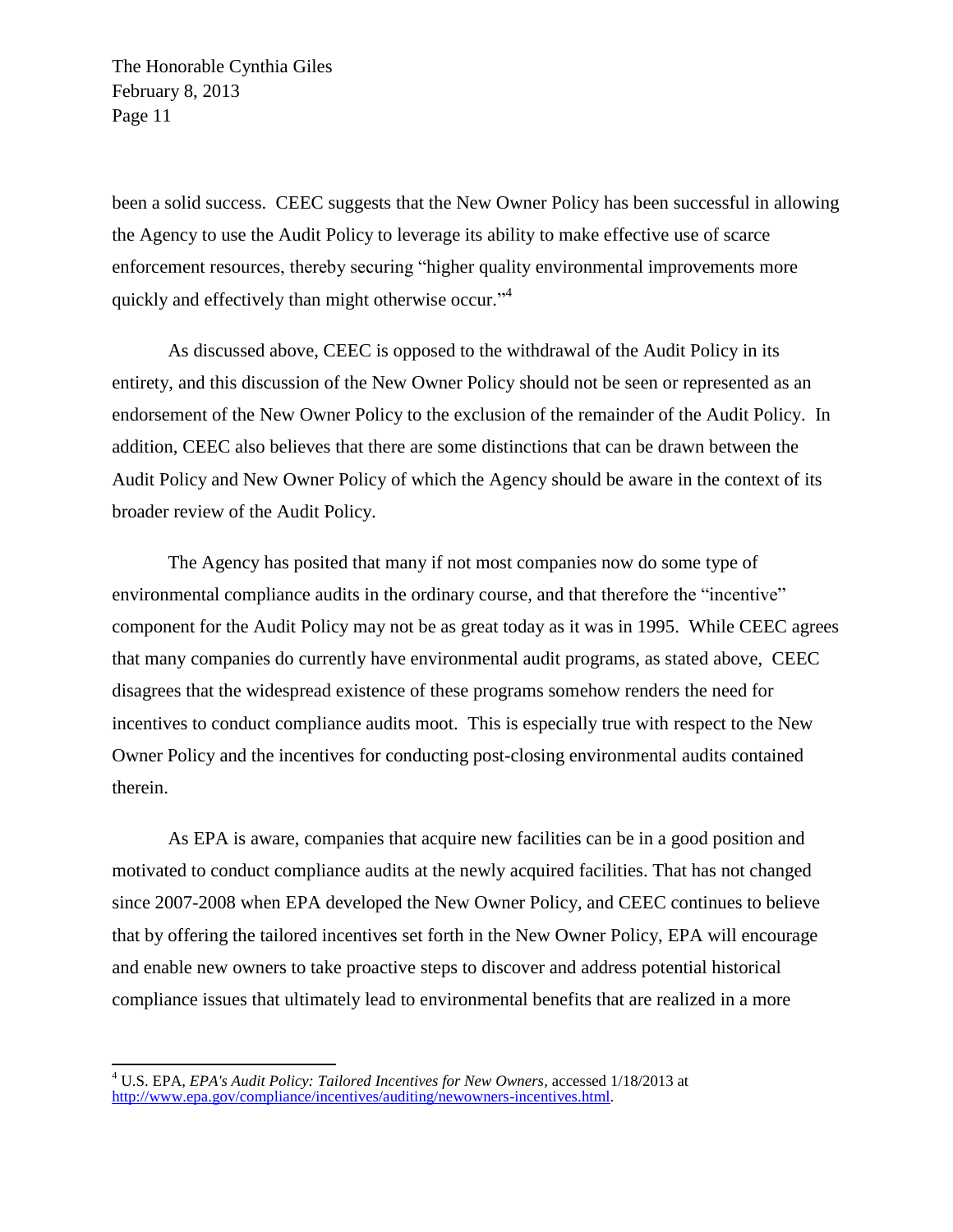efficient and timely fashion than if the compliance issues were addressed in the context of a more traditional EPA enforcement action.

This is particularly true in cases where there is little if any opportunity to do in-depth due diligence into a facility's compliance status prior to the deal. In any merger, acquisition, or asset purchase, the scope of the due diligence that is able to be performed before the transaction closes is and will continue to be driven by the business circumstances and interests of the transaction – circumstances including the timing and nature of the deal, whether the transaction is an "armslength" deal (where full due diligence may occur) or a hostile takeover (where very limited, if any, due diligence may be available), the nature and size of the business being acquired, business decisions on representations and warranties and indemnification, confidentiality of information, etc. In our experience, more and more transactions involve expedited timeframes, short due diligence site visits, and other circumstances that dictate that there is little opportunity for preclosing environmental due diligence that goes beyond the subjects of potential liability under CERCLA for historical contamination, high level inventory of significant permits, and potential capital requirements. There simply is no opportunity to conduct detailed pre-Closing compliance auditing during due diligence site visits. Further, despite the use of actual and virtual data rooms populated with key documents to be examined by the buyer's consultants and counsel, numerous operational documents that require close examination to detect non-compliance reside at a facility or facilities, and a buyer will not obtain unfettered access to these documents –or to facility personnel--until after the Closing.

In the absence of the types of incentives offered in the New Owner Policy, a company that is acquiring a facility may be deterred from performing post-closing environmental audits for fear that they could face civil penalties for noncompliance (whether gravity or economic benefit-based). This potentially includes both pre-closing violations and noncompliance that continues after the closing until the noncompliance is detected and remedied (presumably once the new owner has had the opportunity to conduct a full audit and bring the asset or assets into compliance). This fear is only exacerbated in situations that involve the acquisition of smaller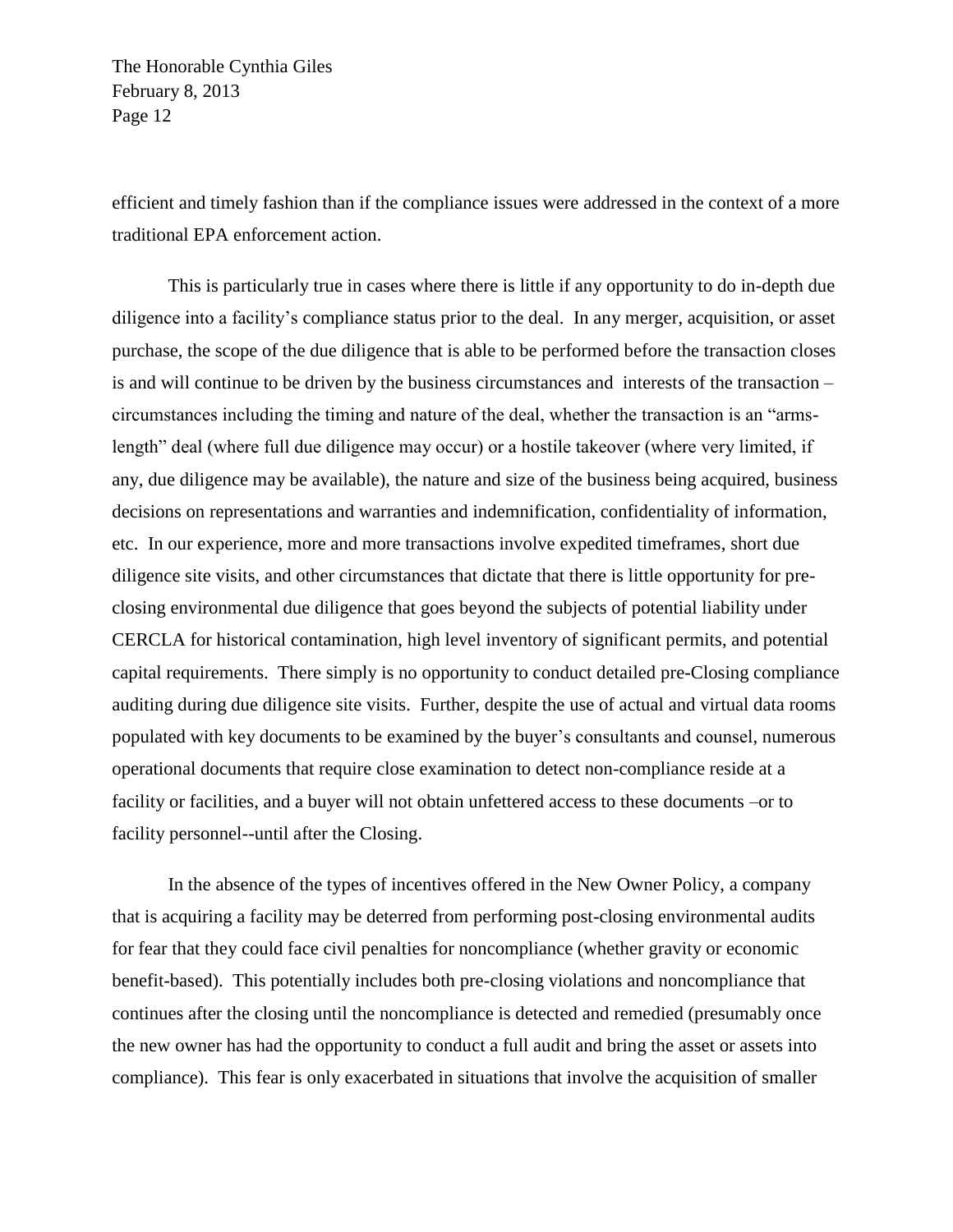companies that may not have sophisticated audit programs by companies that have such programs (and that are acutely aware of the risks posed by pre-closing noncompliance that is discovered in a post-closing compliance audit where there is no New Owner Policy with its attendant protections).

The New Owner Policy, as it was developed and has been implemented, has substantially mitigated many of the real and perceived impediments to auditing of newly acquired facilities by new owners, and CEEC fears that any retreat from the New Owner Policy, through withdrawal or otherwise, will undermine the incentives and bring back many of those impediments.

In addition, CEEC believes it makes good policy sense to continue to implement the New Owner Policy, because when an acquiring company conducts post-closing audits of newly acquired facilities, it usually also integrates those facilities into the acquiring company's formal auditing program, thereby subjecting them to regular compliance audits. In many cases these are facilities that may not otherwise have been included in such a formal program, especially if the seller was a smaller company that may not have had an environmental auditing program sophisticated or otherwise, and the corresponding benefits will go beyond simply bringing acquired facilities into compliance and getting past violations corrected to include all of the wide ranging benefits that result from subjecting a facility to an ongoing environmental auditing program. Our members firmly believe that facilities that are regularly audited have staff that are more familiar with applicable legal requirements, have more complete and sophisticated documentation, and are more likely to achieve substantial compliance with applicable regulations, than those at facilities that are not.

Members of CEEC know from experience in the acquisition process that there are still many companies that do not have either auditing programs or sophisticated compliance systems. There is no doubt that acquisition of such companies by companies with sophisticated systems in place results in higher levels of compliance. By repudiating the New Owner Policy the Agency is putting those companies that have invested the time and resources to put good programs in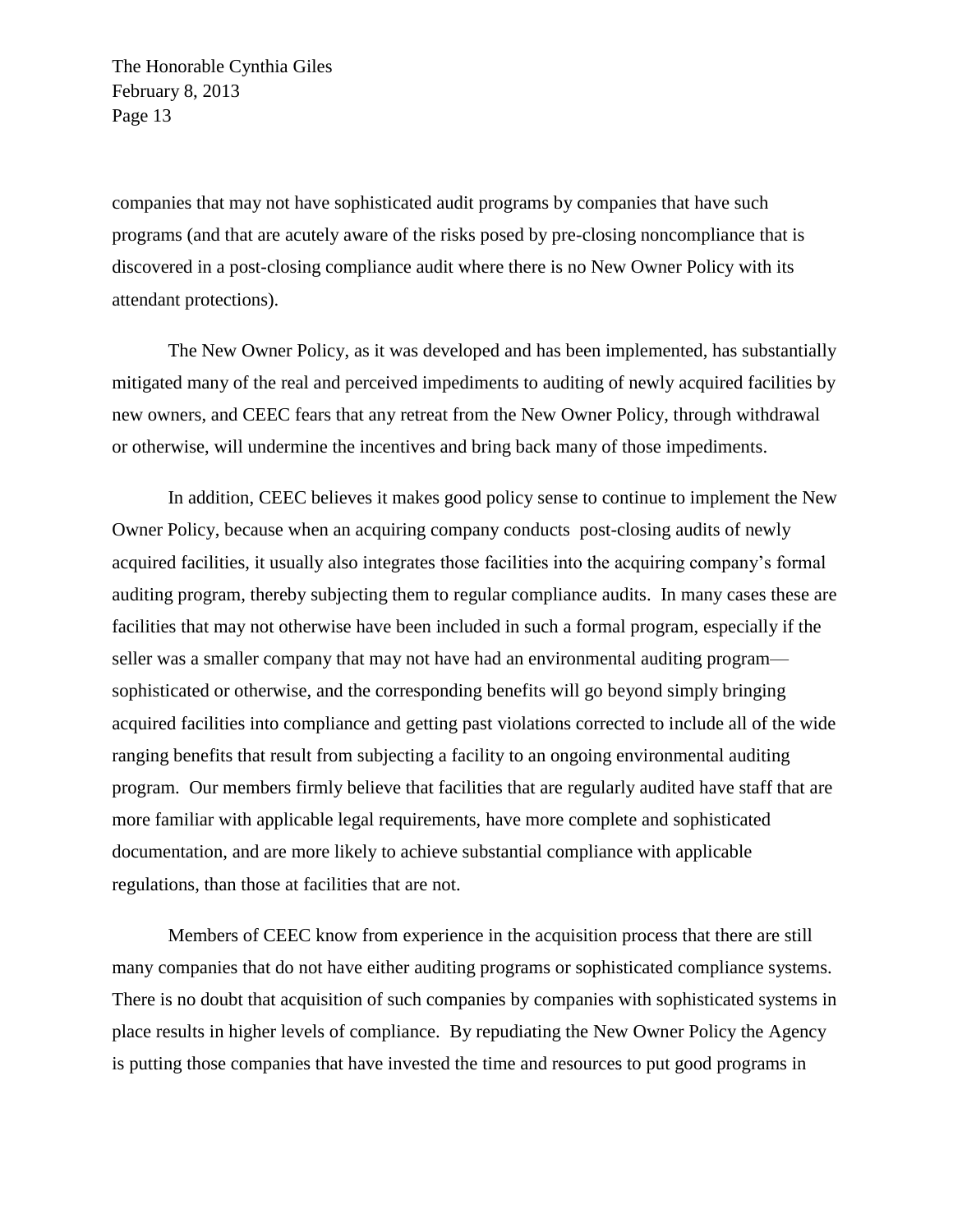place at greater risk than companies that have not done so, an outcome that would not be expected to be the desire of EPA.

For these reasons, CEEC requests that the Agency take a special, more directed consideration of the New Owner Policy as it evaluates the broader Audit Policy. Although it has only be in existence for a little over four years, CEEC believes that the New Owner Policy has been very successful in providing needed incentives for new owners to conduct compliance audits of newly acquired facilities, with the attendant benefits of ensuring that noncompliance is corrected and other environmental benefits are realized. Implementation and use of the New Owner Policy has allowed for these benefits to be accomplished outside of the context of a more formal EPA enforcement action, which CEEC believes would require the investment of many more of EPA's enforcement resources to accomplish the same results.

# CEEC Audit Policy Recommendation

CEEC recognizes that is both sensible and responsible for the Agency to look for ways to make its programs – including the Audit Policy – more efficient and effective. We believe that there is a way of doing this within the Audit Policy while retaining the benefits of the Policy.

For example, the Agency has historically spent a tremendous amount of time reviewing the disclosures it receives to confirm that the disclosures actually met each of the specific elements of the Audit Policy. While we believe that meeting the Audit Policy requirements is important, we also believe that responding to a disclosure of EPCRA or TRI noncompliance by issuing an "interrogatory-like" request to insure that the noncompliance was indeed discovered and disclosed in no more than 21 days is a serious misapplication of the Agency's resources. CEEC believes that the Agency could amend its internal processes and procedures to eliminate these types of inefficiencies without completely eliminating the Audit Policy, and we would like to work with EPA to identify ways to accomplish this objective. As a starting point, CEEC suggests that the Agency consider the following policy recommendations with respect to the Audit Policy: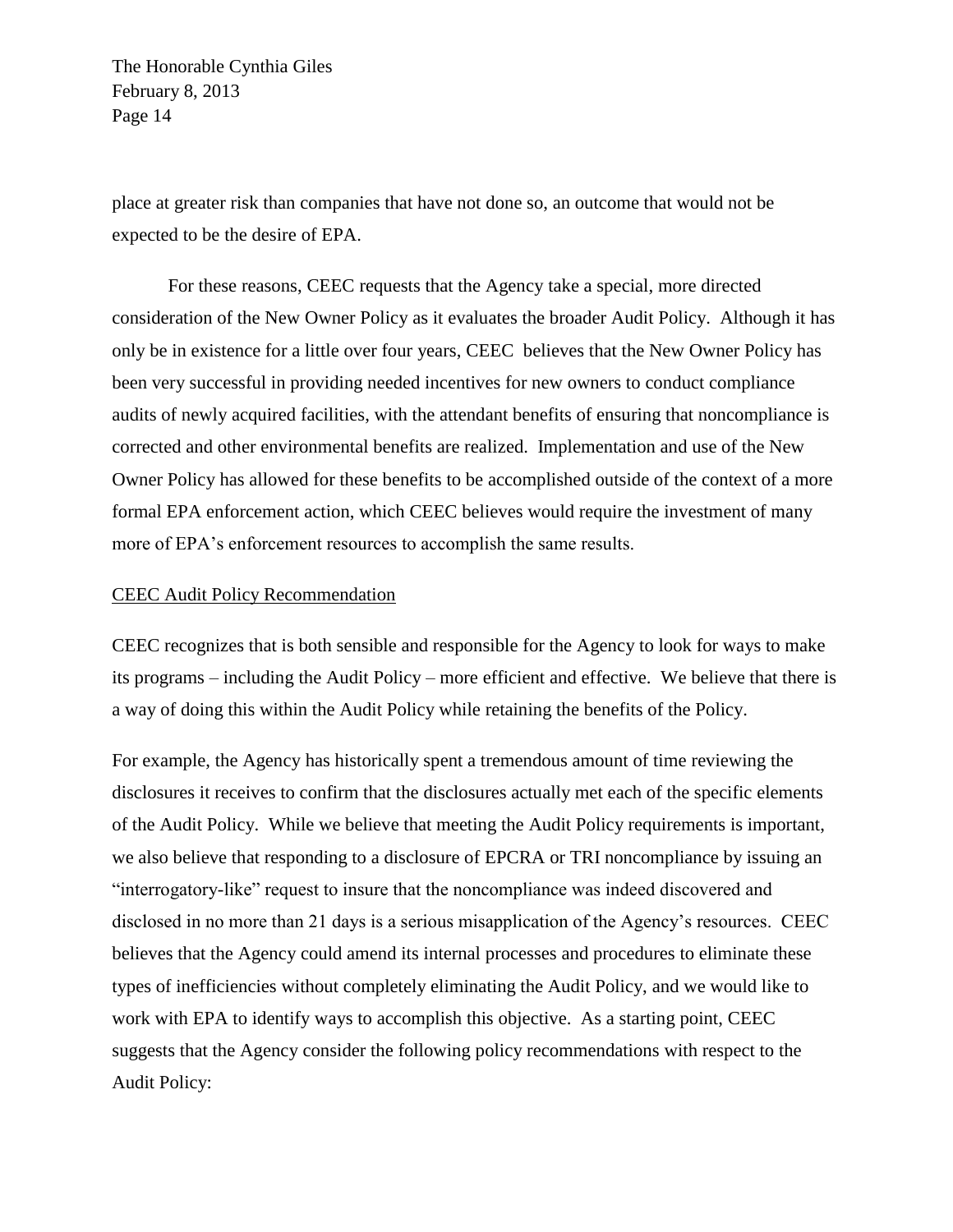- 1. Eliminate the current process of making an "eligibility decision" on every audit disclosure.
- 2. For all disclosures with regard to reporting (EPCRA, TRI, etc,), issue a pro forma acknowledgement of receipt to the following effect:
	- a. The Agency hereby acknowledges receipt of your submission and claim of coverage under the Self-Policing Policy. Without the Agency having made any legal or factual determination, you are entitled to assume that you have met the conditions of the Policy. However, the Agency retains complete authority to at any point perform a substantive review of your submission for compliance with the Policy, and at that time take whatever actions it deems appropriate with regard to enforcement of the underlying statute and regulations.
- 3. For disclosures of noncompliance not limited solely to reporting, make a brief pro forma review of the facts and determine quickly whether the issue being disclosed merits further investigation. If not, issue a similar acknowledgement to the one identified above.
- 4. If the nature of the issues disclosed in specific disclosures merit further investigation, it is those disclosures that should be the focus of any supplemental directed Agency efforts. CEEC believes this would be a very limited number of disclosures. The Agency would also want to avoid letting a determination that further investigation is warranted become a predetermination that the disclosure does not meet the elements of the policy. In addition, the decision as to whether an individual disclosure requires additional Agency time and resources should not be a substitute/surrogate for an eligibility determination.

# **Conclusion**

CEEC has supported and continues to support the Agency's efforts to make the Audit Policy (including the New Owner Policy) the success story that we believe it is. CEEC also strongly believes that the desire of the Agency to more effectively manage its enforcement resources does not require elimination of the Audit Policy. Instead, we believe it should drive the Agency to make fundamental changes in the manner in which it implements the Audit Policy,